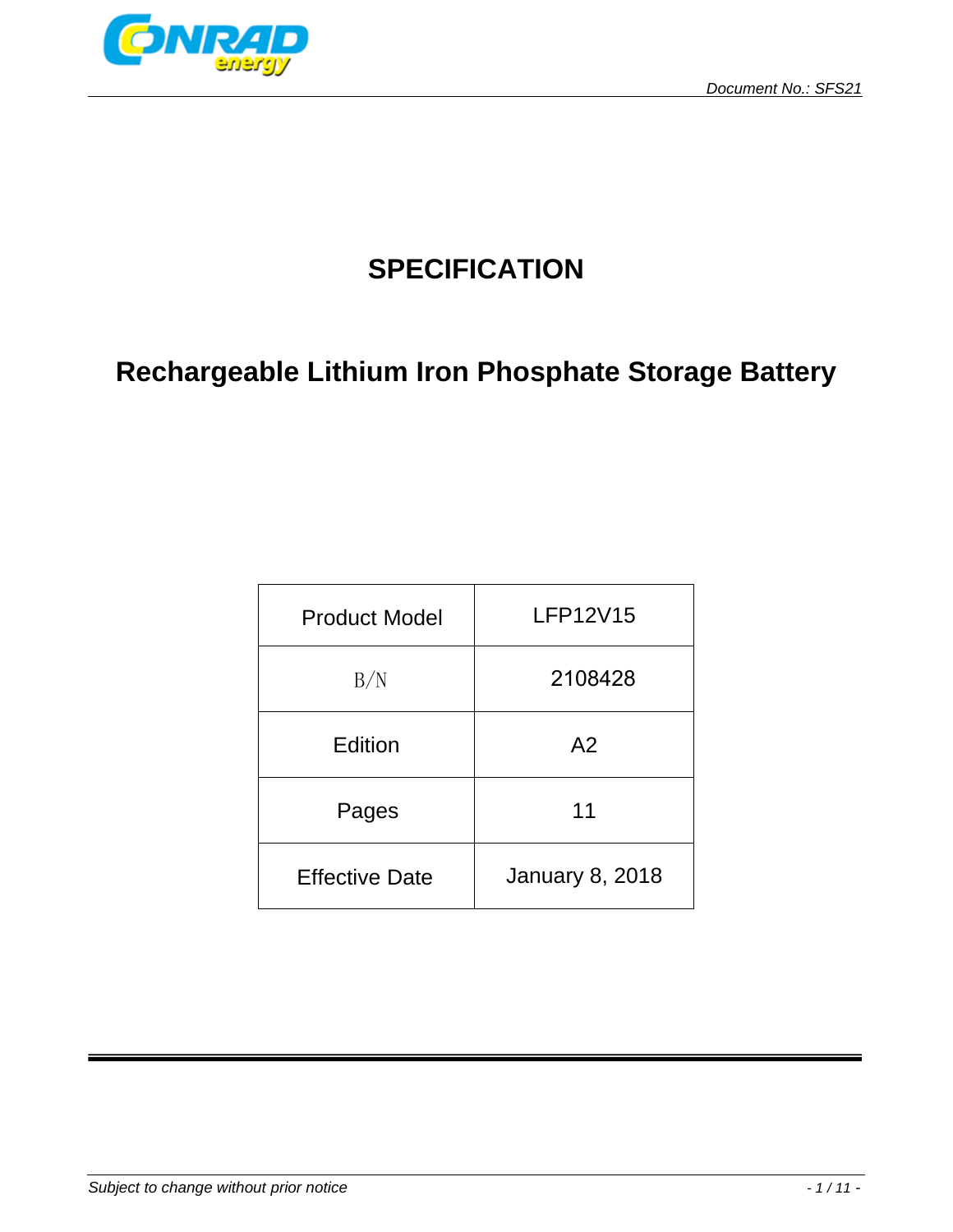

# **1. Preface** 序言

This product specification covers the requirements for the following rechargeable Lithium Iron Phosphate storage battery type manufactured and delivered by **JYH Technology Co., Ltd.** 该文件标准包含了下述由江门市锦业华科技有限公司制造和交付的可充电磷酸铁锂蓄电池的性能要求。

# **2. Product Description** 产品描述

| 2.1 | <b>Product Name 品名</b> | Rechargeable Lithium Iron Phosphate storage battery 可充电磷酸铁锂蓄电池                                                             |
|-----|------------------------|----------------------------------------------------------------------------------------------------------------------------|
| 2.2 | Model 型 묵              | LFP12V15                                                                                                                   |
| 2.3 | Description 描述         | 15Ah 12.8V LiFePO <sub>4</sub> storage battery (18650 cells in structure 4S10P)<br>15Ah 12.8V 磷酸铁锂蓄电池 (4串 10 并结构 18650 电芯) |

# **3. Ratings** 额定参数

| 3.1  | Nominal Voltage 标称电压                          | 12.8V                                                                                                                                                         |                                                                         |
|------|-----------------------------------------------|---------------------------------------------------------------------------------------------------------------------------------------------------------------|-------------------------------------------------------------------------|
| 3.2  | Nominal Capacity 标称容量                         | 15Ah                                                                                                                                                          |                                                                         |
| 3.3  | Typical Capacity 典型容量                         | 15.3Ah after standard charge and standard discharge<br>15.3Ah 标准充电和放电条件下                                                                                      |                                                                         |
| 3.4  | Minimum Capacity 最低容量                         | 14.3Ah after standard charge and standard discharge<br>14.3Ah 标准充电和放电条件下                                                                                      |                                                                         |
| 3.5  | Standard Charge 标准充电                          | at 14.6V charge till current decline to ≤0.75A<br>3A 恒流充电至 14.6V, 转恒压 14.6V 充电至电流 ≤0.75A                                                                      | Constant current at 3A charge to 14.6V, then constant voltage           |
| 3.6  | Fast Charge 快速充电                              | Constant current at 7.5A charge to 14.6V, then constant<br>voltage at 14.6V charge till current decline to ≤0.75A<br>7.5A 恒流充电至 14.6V, 转恒压 14.6V 充电至电流 ≤0.75A |                                                                         |
| 3.7  | Standard Discharge 标准放电                       | 3A to 9.0V. 3A 放电至 9.0V                                                                                                                                       |                                                                         |
| 3.8  | Fast Discharge 快速放电                           | 7.5A to 9.0V. 7.5A 放电至 9.0V                                                                                                                                   |                                                                         |
| 3.9  | Maximum Continuous Charge Current 最大连续充电电流    |                                                                                                                                                               | 10A                                                                     |
| 3.10 | Maximum Continuous Discharge Current 最大连续放电电流 |                                                                                                                                                               | 10A                                                                     |
| 3.11 | Operating Temperature 操作温度                    | Charge 充电<br>Discharge 放电                                                                                                                                     | $0^{\circ}$ C to 45 $^{\circ}$ C<br>-10 $^{\circ}$ C to 60 $^{\circ}$ C |
| 3.12 | Storage Temperature 储存温度                      | <1 year 小于 1 年<br><3 months 小于 3 个月<br><30days 小于 30 天                                                                                                        | -20℃ to 25℃<br>-20℃ to 40℃<br>-20℃ to 50℃                               |
| 3.13 | Typical Weight 典型重量                           |                                                                                                                                                               | 1.95kg                                                                  |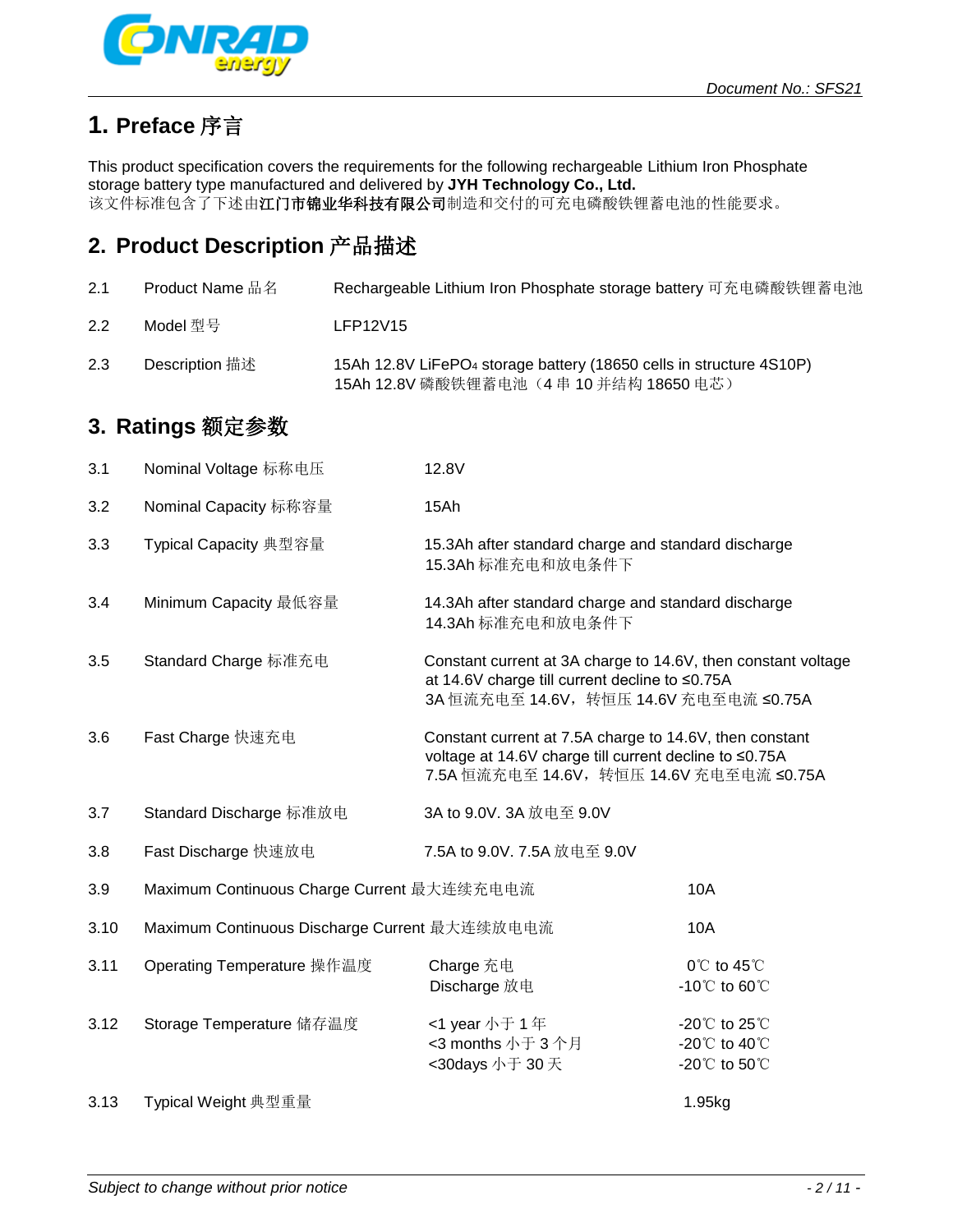

### **4. Electrical Performance** 电气性能

Unless otherwise stated, tests should be conducted under the following conditions: 除非另作说明,测试应该在下列条件下进行:

Ambient temperature 环境温度 25℃ ± 5℃ Relative Humidity 相对湿度 65% ± 20%

 Time frame 时间期限 Within one month after delivery 交货后的一个月内 Atmospheric Pressure 大气压 86-106kPa

### 4.1 Standard Capacity 标准容量

Standard capacity is measured with a discharge current of 0.2C and a discharge final voltage of 9.0V within 1-4 hours after the standard charge and rest for 10mins. Up to three cycles are permitted for this test.

标准容量是指电池在标准充电后,搁置 10 分钟,然后以 0.2C 电流放电至 9.0V 终止电压的放电容量。允 许连续测试 3 次, 任意一次达到要求即可停止测试。

Criteria: Discharge capacity ≥minimum capacity 标准:放电容量 ≥最低容量

4.2 Open Circuit Voltage 开路电压

The open circuit voltage is measured within 4 days after standard charge. 在标准充电后 4 天内测量电池的开路电压。

 Criteria: Open circuit voltage ≥13.0V 标准:开路电压 ≥13.0V

4.3 Initial Internal Impedance 初始内阻

The initial internal impedance is measured at the frequency of 1kHz within 1-4 hours after standard charge.

在标准充电后 1-4 小时, 以 1kHz 的频率测量初始内阻。

Criteria: Initial internal impedance ≤45mΩ 标准:初始内阻 ≤45mΩ

4.4 Fast Discharge Capacity 快速放电容量

After the standard charge, the cell is stored for 10mins. The capacity is measured with a discharge current of 1C to a discharge final voltage of 9.0V. 电池在标准充电后,搁置 10 分钟,然后以 1C 电流放电至 9.0V 终止电压来测量快速放电容量。

Criteria: Discharge capacity ≥90% of nominal capacity 标准: 放电容量 ≥标称容量的 90%

4.5 Charge Retention 荷电保持能力

Charge retention is measured with a discharge current of 0.2C and a discharge final voltage of 9.0V after standard charge and storage time of 28 days. 电池在标准充电后,存放28天,然后以 0.2C 电流放电到 9.0V 终止电压来测量荷电保持能力。

Criteria: Discharge capacity ≥85% of nominal capacity 标准: 放电容量 ≥标称容量的 85%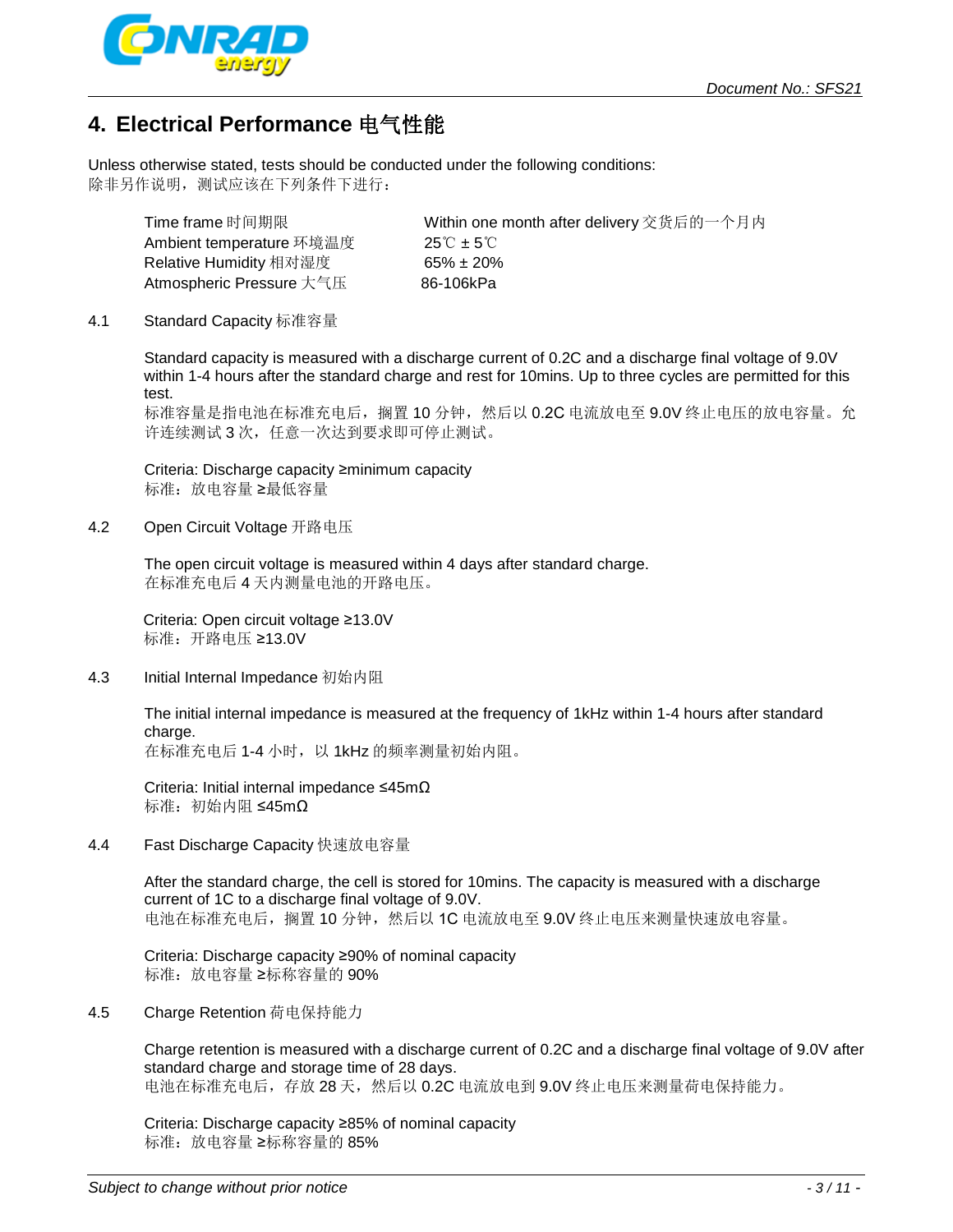

#### 4.6 Charge Recovery 充电恢复能力

After charge retention test, the standard charge shall be done within 24 hours and stored for 1-4h. Charge recovery is measured with a discharge current of 0.2C and a discharge final voltage of 9.0V. 在完成荷电保持能力测试后 24 小时内对电池进行标准充电, 搁置 1-4 小时, 然后以 0.2C 电流放电到 9.0V 终止电压来测量充电恢复能力。

Criteria: Discharge capacity ≥90% of nominal capacity 标准:放电容量 ≥标称容量的 90%

#### 4.7 Cycle Life 循环寿命

The battery shall be charged at CC/CV=0.5C/14.6V, cut off till current decline to 0.1C, stored for 10mins, then discharged at a constant current of 0.5C to a final voltage of 9.0V, after that, stored 10mins prior to next charge/discharge cycle. The battery shall be continuously charged and discharged for 1000 times. 电池应以 0.5C/14.6V 进行恒流恒压充电, 直到电流降低到 0.1C 切除, 搁置 10min, 然后以 0.5C 电流放 电至 9.0V 终止电压, 之后搁置 10 分钟, 再进行下一次充放电循环。连续进行 1000 次充放电循环。

Criteria: Discharge capacity at the 1000th cycle ≥60% of nominal capacity 标准: 第 1000 次的放电容量 ≥标称容量的 60%

### **5. Environmental Performance** 环境性能

5.1 Discharge Capacity at High Temperature 高温放电容量

After the standard charge, the battery is stored at an ambient temperature of 55° $\mathbb{C} \pm 2^{\circ} \mathbb{C}$  for not less than 16h and not more than 24h. The capacity is measured with a discharge current of 0.2C and a discharge final voltage of 9.0V.

电池在标准充电后,在 55℃ ±2℃的环境中存放 16-24 小时,然后以 0.2C 电流放电到 9.0V 终止电压来测 量高温放电容量。

Criteria: Discharge capacity ≥95% of nominal capacity 标准: 放电容量 ≥标称容量的 95%

5.2 Discharge Capacity at Low Temperature 低温放电容量

After the standard charge, the battery is stored at an ambient temperature of -10°C  $\pm$  2°C for not less than 16h and not more than 24h. The discharge capacity is measured with a discharge current of 0.2C and a discharge final voltage of 9.0V.

电池在标准充电后,在-10℃ ±2℃的环境中存放 16-24 小时, 然后以 0.2C 电流放电到 9.0V 终止电压来测 量低温放电容量。

Criteria: Discharge capacity ≥60% of nominal capacity 标准:放电容量 ≥标称容量的 60%

5.3 Constant Temperature and Humidity 恒定湿热

After the standard charge, the battery is stored in an ambient temperature of 40°C  $\pm$  2°C (90-95%RH) for 48h, then placed in room temperature for 2h. After that, check its appearance, the discharge capacity is measured with a discharge current of 0.2C and a discharge final voltage of 9.0V. 电池在标准充电后,放入 40℃ ± 2℃ (90-95%RH)的恒温恒湿箱中搁置 48 小时后,取出电池在室温下搁 置 2 小时,目测电池外观,再以 0.2C 电流放电至 9.0V 终止电压来测量放电容量。

Criteria: No explosion, no fire, no leakage. Discharging capacity ≥60% of nominal capacity.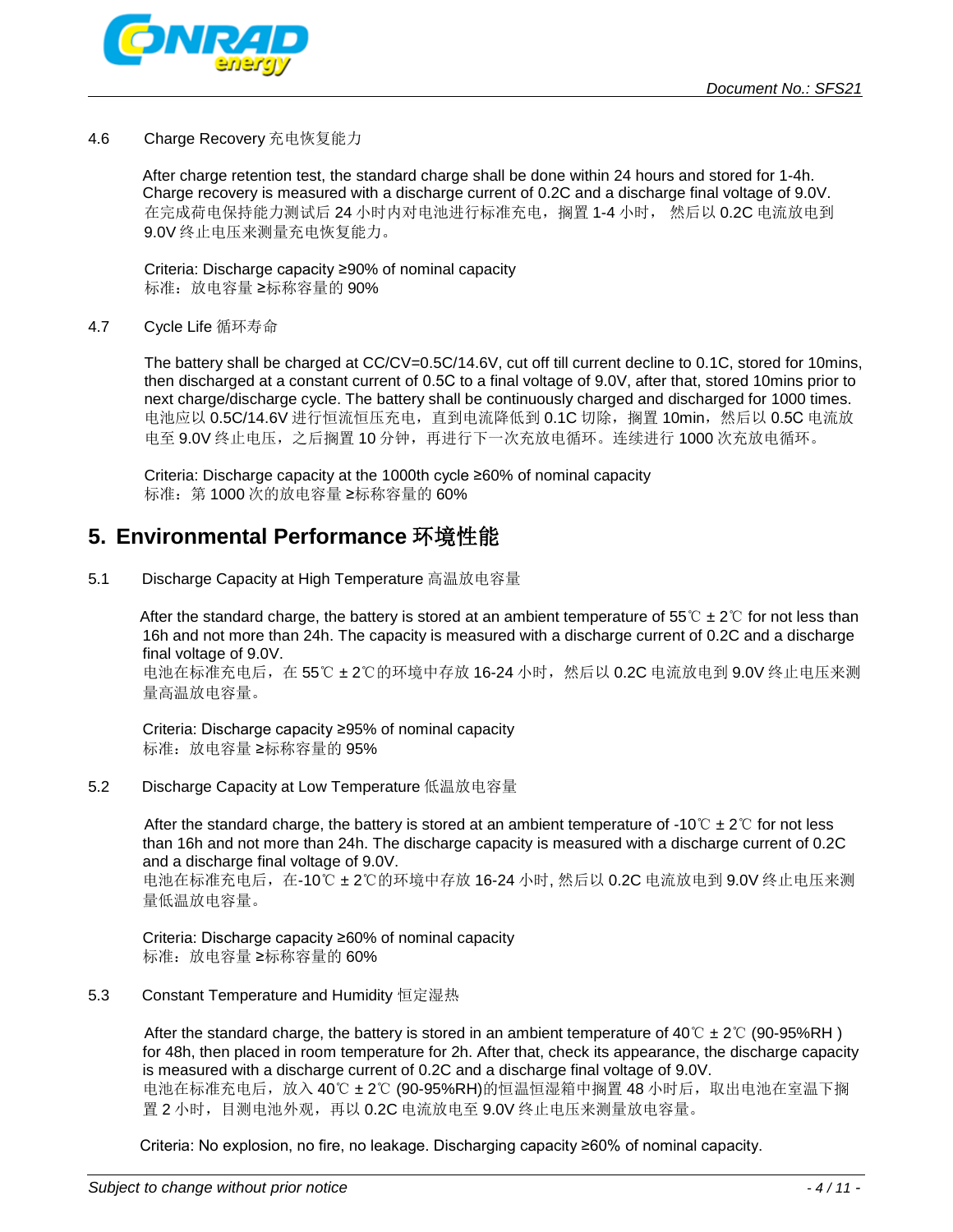

标准: 无爆炸、起火、漏液,放电容量 ≥标称容量的 60%。

### **6 Mechanical Performance** 机械性能

6.1 Vibration Test 振动测试

After standard charge, the single cell is installed onto the vibration desk with clamps. The test is to be varied at the rate of 1oct/min between 10 and 55Hz. Repeat vibration for 30min in three mutually perpendicular directions. Equipment parameters of frequency and amplitude are as follows: 在标准充电后,将单只电芯用夹具安装在振动台的台面上,然后按 1oct/分钟的扫频速率在 10-55Hz 之间 变动进行测试,三个相互垂直的方向各振动 30 分钟。仪器振动频率和振幅参数如下:

Vibration frequency: 10-30Hz, amplitude: 0.38mm; 30-55Hz, amplitude: 0.19mm 振动频率: 10-30Hz, 振幅: 0.38mm; 30-55Hz, 振幅: 0.19mm。

 Criteria: No scratch, no leakage, no fume, no explosion. Single cell voltage ≥3.2V. 标准: 无损伤、漏液、冒烟或爆炸, 单只电芯电压 ≥3.2V。

### 6.2 Drop Test 跌落测试

After standard charge, the single cell is dropped from a height of 1m to a concrete surface. Each cell is to be dropped once in the positive and negative directions of three mutually perpendicular mounting positions for a total of 6 times, then rest for 1 hrs. 单只电芯进行标准充电后,将单只电芯从 1m 高度自由落体跌落到水泥地板上, 每只电芯按正负极方向分

别跌落三次,共计 6次,跌落后搁置 1 小时。

 Criteria: No leakage, no fume, no explosion 标准:无漏液、冒烟或爆炸

### **7 Safety Performance** 安全性能

7.1 Overcharge 过充

 At standard testing condition, the single cell is charged with constant current 3C to voltage 5V, then charged with constant voltage of 5V till current decline to 0.005C. Charge time is no less than 8hrs. 在标准测试环境下,将单只电芯用 3C 电流充电至 5V, 然后恒压 5V 充电至电流下降到 0.005C,充电时间 不少于 8 小时。

 Criteria: No fire, no explosion. 标准:不起火、不爆炸

7.2 Over-discharge 过放

 At standard testing condition, the single cell is discharged at 0.2C current to final voltage of 9.0V, then connect 30Ω load to discharge for 24 hours. 在标准测试环境下,将单只电芯以 0.2C 电流放电至 9.0V 终止电压,再连接 30Ω 负载放电 24 小时。

 Criteria: No leakage, no fume, no fire 标准: 无漏液、冒烟或起火

7.3 Crush 挤压

 At standard testing condition, the single cell is charged by standard charge, then placed on the crush flat, the axis is parallel to the crush flat, it is to be crushed between two flat surfaces. Crushing force is approximately 13kN and hold for 1 min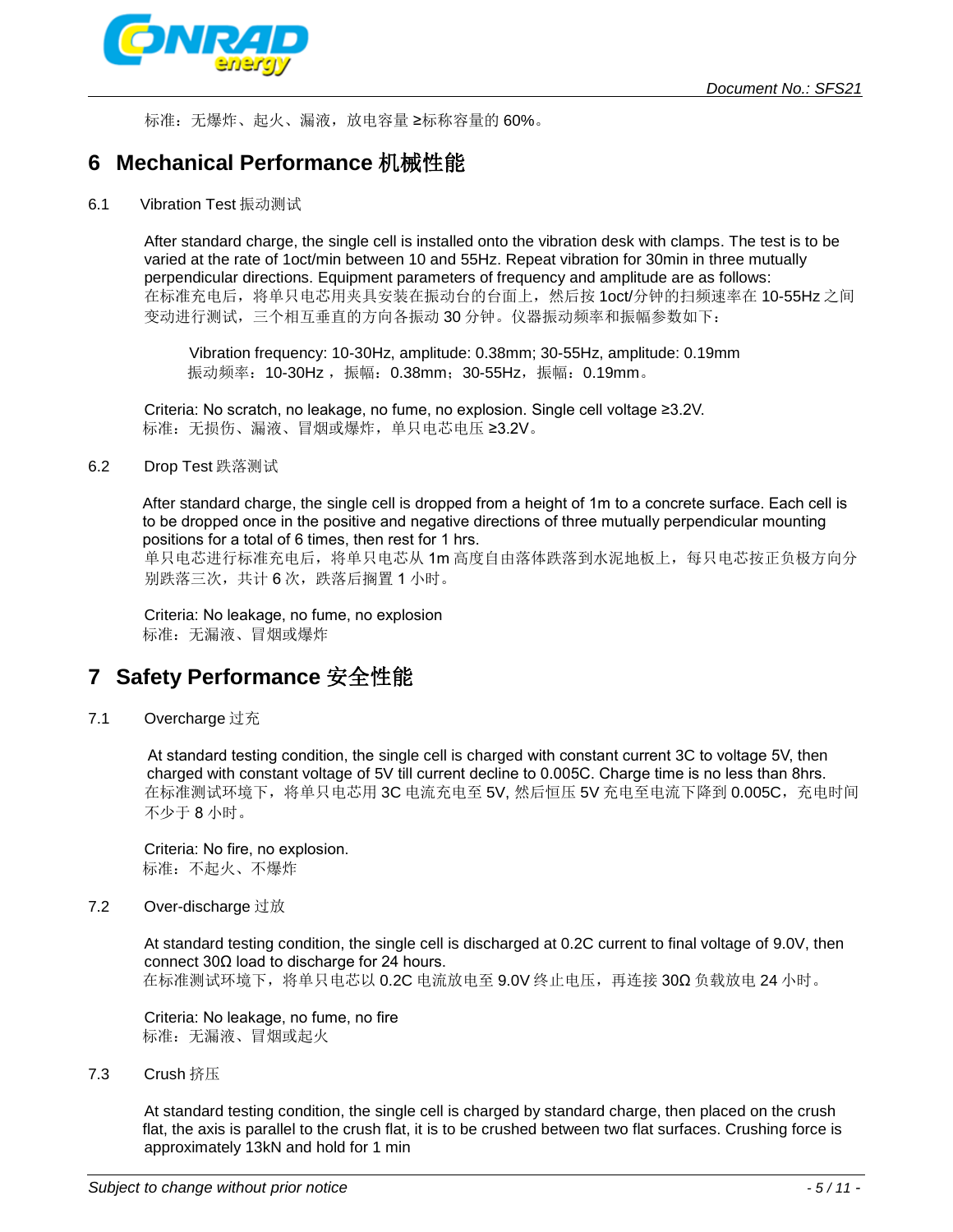

在标准测试环境下,将单只电芯进行标准充电后,放在挤压设备的两个挤压面之间,电池轴向平行于挤压 平面, 逐渐增加压力至13kN, 保持压力1分钟。

 Criteria: No fire, no explosion. 标准:不起火、不爆炸

7.4 Short-circuit 短路

 At standard testing condition, the single cell is charged by standard charge, then connect the positive and negative terminals of the cell with a circuit load having a resistance load of 80±20mΩ. The temperature of the cell case is to be recorded during the test. Stop the test until the cell surface temperature lower 10℃ than the temperature max.

在标准测试环境下,将单只电芯进行标准充电后,用80±20mΩ的电阻连接电芯正负极,直至电芯表面温 度低于最高温度10℃停止。

 Criteria: No fire, no explosion 标准: 不起火、不爆炸

7.5 Heating 加热

 At standard testing condition, the single cell is charged at standard charge, put the cells in the oven, the temperature of the oven is to be raised at 5℃ ± 2℃ per minute to a temperature of 130℃ ± 2℃ and remain for 10 minutes.

在标准测试环境下,将单只电芯按标准充电后,放在烘箱中,烘箱以5℃ ± 2℃/分钟升温至130℃ ± 2℃, 并在该温度下维持10分钟。

 Criteria: No fire, no explosion 标准:不起火、不爆炸

7.6 Impact 重物冲击

 At standard testing condition, the single cell is charged at standard charge, then is placed on a flat surface so that the longitudinal axis of the cell shall be parallel with it. A 7.9mm diameter bar is to be placed across the center of the sample. A 9.1kg weight is to be dropped from a height of 610mm on the sample.

在标准测试环境下,将单只电芯进行标准充电后,水平放置于一个与电芯纵轴平行的平板上,将一直径 Φ7.9mm的棒放在样品中心,让重量9.1kg的重物从610mm的高度落到样品上。

 Criteria: No fire, no explosion 标准:不起火、不爆炸

#### 7.7 Low Pressure 低气压

 At standard testing condition, charge the single cell at standard charge, then store for 6hrs at absolute pressure of 11.2kPa. After that, rest for 2hrs at 20℃ ± 5℃. 在标准测试环境下,将单只电芯进行标准充电,然后在11.2kPa的绝对压力下存放6小时,之后在20℃ ± 5℃的环境中搁置2小时。

 Criteria: No leakage, no fire, no explosion 标准: 不漏液、不起火、不爆炸

### **8 Appearance** 外观

The battery shall be free from deformation, cracks, scratches, rusts and leakage。 电池应无变形、破裂、划痕、生锈和漏液现象。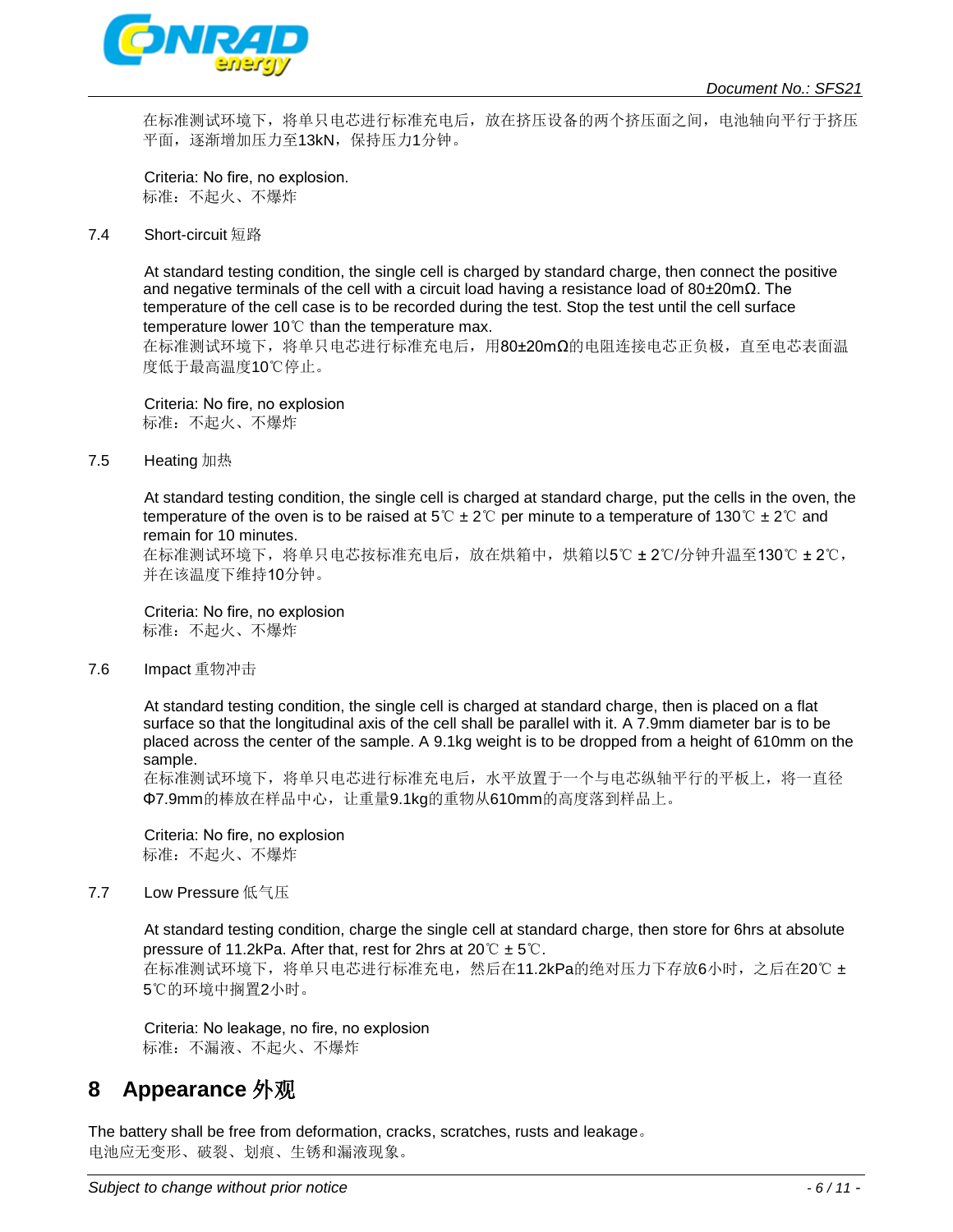

# **9 PCM Parameter** 保护板参数

One PCM is assembled into this storage battery. The parameters as the following. 蓄电池组内安装有保护板,控制参数如下:

| <b>SN</b><br>序号 | Item项目                            |                                                      | Criterion标准<br>$(Ta=25^{\circ}C)$     |
|-----------------|-----------------------------------|------------------------------------------------------|---------------------------------------|
| 1               | Input voltage<br>输入电压             | Standard charge voltage<br>标准充电电压                    | 14.6V                                 |
| $\overline{2}$  | Working current<br>工作电流           | Max continuous charge current<br>最大连续充电电流            | 10A                                   |
|                 |                                   | Max continuous discharge current<br>最大连续放电电流         | 10A                                   |
| 3               | Overcharge protection<br>过充保护     | Overcharge detection voltage<br>过充检测电压               | $3.9 + 0.05V$                         |
|                 |                                   | Overcharge detection release voltage<br>过充检测释放电压     | $3.8 \pm 0.1$ V                       |
| 4               | Over-discharge protection<br>过放保护 | Over-discharge detection voltage<br>过放检测电压           | $2.0 \pm 0.1$ V                       |
|                 |                                   | Over-discharge detection release voltage<br>过放检测释放电压 | $2.5 \pm 0.1V$                        |
| 5               | Overcurrent protection<br>过流保护    | Overcurrent detection current<br>过流检测电流              | $25A + 5A$                            |
|                 |                                   | Release condition<br>释放条件                            | Recharge or cut load<br>重新充电或断开负载     |
| 6               | Short protection<br>短路保护          | Short detection condition<br>短路检测条件                  | <b>Exterior short circuit</b><br>外部短路 |
|                 |                                   | Release condition<br>释放条件                            | Recharge or cut load<br>重新充电或断开负载     |
| 7               | Consumption current<br>自耗电        |                                                      | $≤50 \mu A$                           |

# **10 Outline Dimensions** 外形尺寸

Battery outline dimensions refer to the following drawing and specification. (Unit: mm) 电池外形尺寸参见下图及标准。(单位: mm)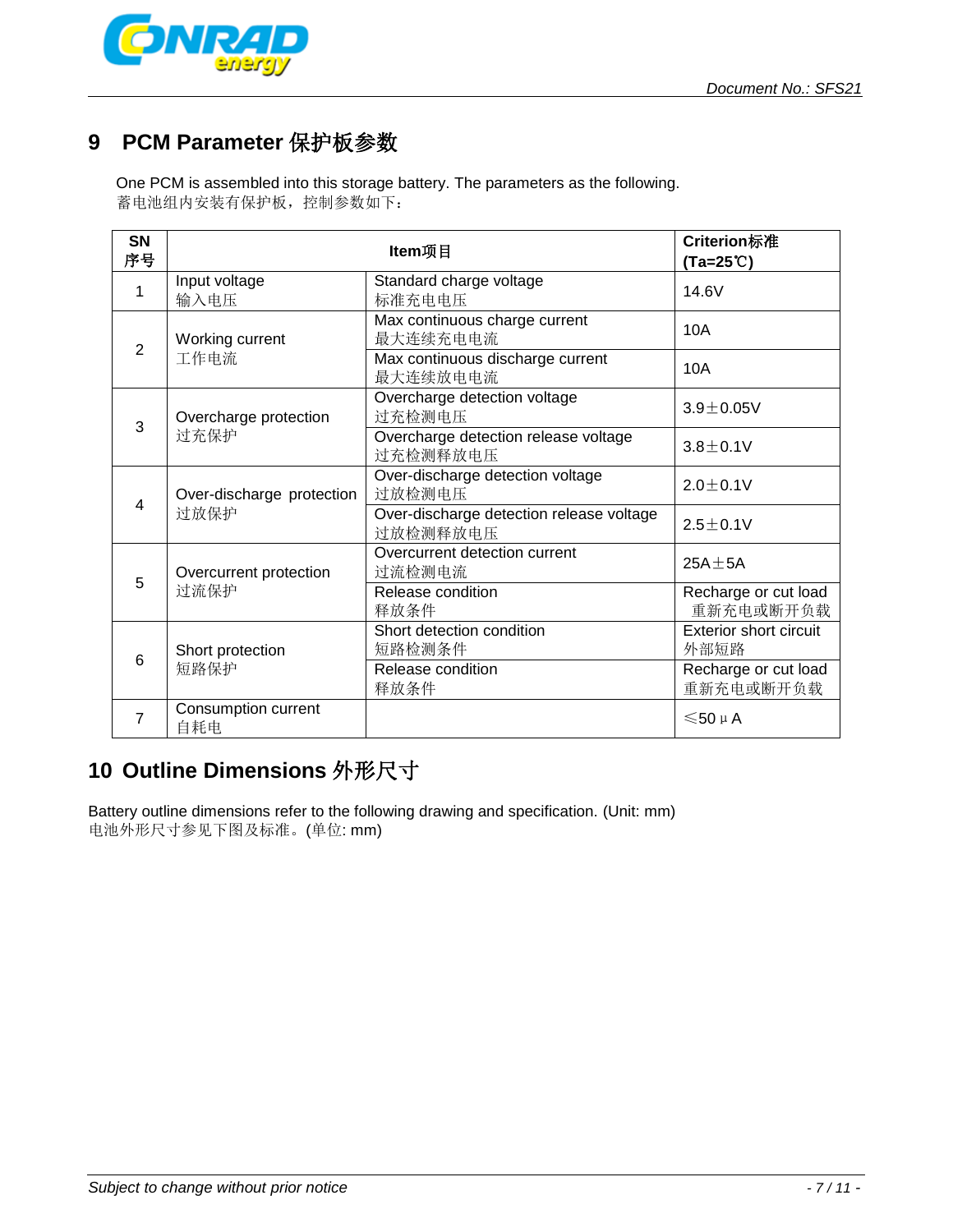



# **11 Shipment** 出货

The battery shall be shipped in voltage range of 12.8-13.6V or in accordance with customers' requirement. The remaining capacity before charging shall be changed depending on the storage time and conditions. 电池出厂时电压范围为 12.8-13.6V 或按照客户要求,电池出货时的剩余容量取决于储存时间和条件。

# **12 Warranty** 保质期

As long as the battery is treated in accordance with this product specification, from date of delivery, one year limited warranty against workmanship and material defects is given. 依照本产品规格书要求进行操作,自出厂之日起,对于由加工制造和材料造成的缺陷产品给予一年的保质期。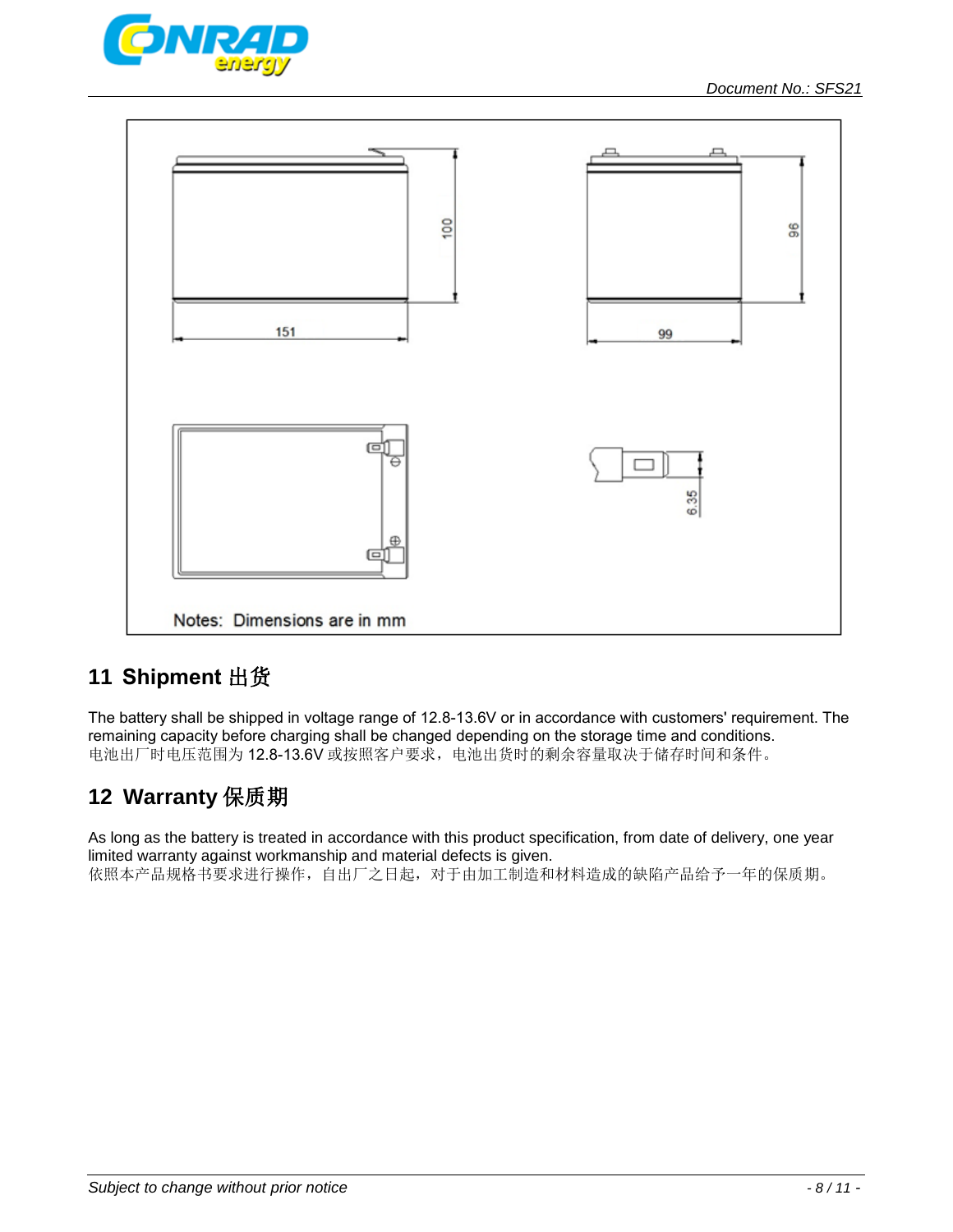

# **Precautions and Safety Instructions** 安全守则

The batteries subject to abusive conditions can cause damage to the battery and/or personal injury. Please read and observe the standard battery precautions below before using utilization.

滥用电池可能会造成电池损坏或人身伤害,在使用电池以前,请仔细阅读以下内容。

Note 1: The customer is required to contact JYH in advance, if and when the customer needs other applications or operating conditions than those described in this document.

特别说明 1:如果客户需要将电池在该文件之外的条件下操作或应用,请向锦业华公司咨询。

Note 2: JYH will take no responsibility for any accident when the battery is used under other conditions than those described in this document.

特别说明 2:在该文件说明的条件之外使用该电池而产生的事故,锦业华公司不承担任何责任。

### **1. Precaution** 预防措施

- a) Do not expose the battery to extreme heat or flame. 不要将电池暴露在极热或有火星的环境中。
- b) Do not short circuit, over-charge or over-discharge the battery. 不要将电池短路、过充或过放。
- c) Do not subject the battery to strong mechanical shocks. 不要使电池承受过重的机械冲击。
- d) Do not immerse the battery in water or sea water, or get it wet.. 不要将电池浸入海水或水中,或者令其吸湿。
- e) Do not reverse the polarity of the battery for any reason. 不要颠倒电池的正负极。
- f) Do not disassemble or modify the battery. 不要拆卸或修理电池。
- g) Do not handle or store with metallic like necklaces, coins or hairpins, etc. 不要和项链、硬币或发夹等金属物品放置在一起。
- h) Do not use the battery with conspicuous damage or deformation. 不要使电池受到明显的损坏或变形。
- i) Do not connect battery to the plug socket or car-cigarette-plug. 不要将电池与插座或汽车点烟口连接。
- j) Do not make the direct soldering onto a battery. 不要直接在电池上焊锡。
- k) Do not touch a leaked battery directly. 不要直接接触泄漏的电池。
- l) Do not use for other equipment. 不要将电池用于其它设备。
- m) Do not use LiFePO<sub>4</sub> battery in mixture. 不要将磷酸铁锂电池混合使用。
- n) Do not use or leave the battery under the blazing sun (or in heated car by sunshine).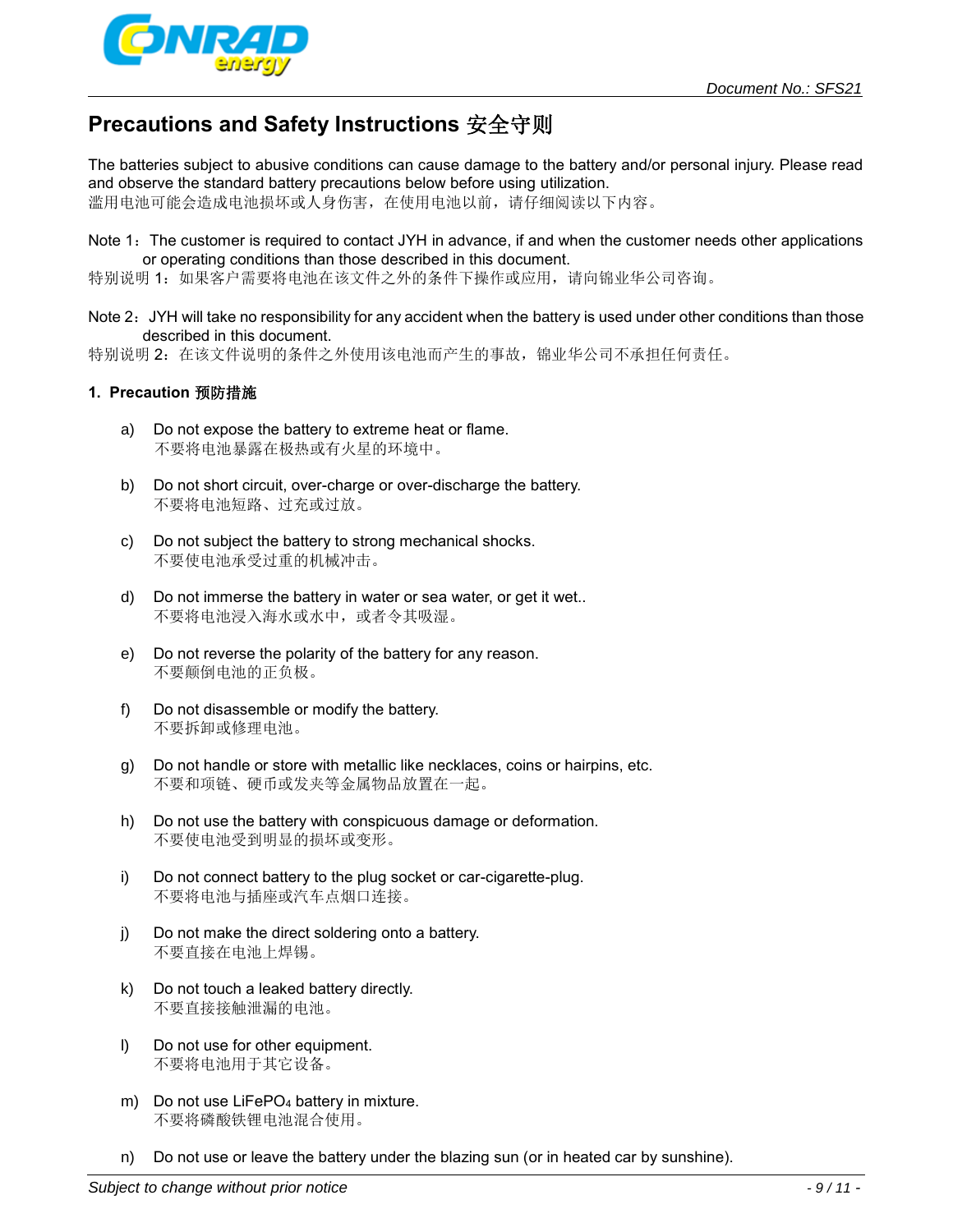

不要将电池放置在太阳光直射的地方(或阳光暴晒的汽车内)。

- o) Keep battery away from children. 将电池放置在远离儿童的地方。
- p) Do not drive a nail into the battery, strike it by hammer or tread it. 不要针刺、锤打或踩踏电池。
- q) Do not give battery impact or fling it. 不要撞击或投掷电池。

### **2. Battery Operation Instruction** 电池使用说明

- 2.1. Charging 充电
	- a) Charge the battery in a temperature range of  $0^{\circ}$  to +45 $^{\circ}$ C. 电池充电温度范围为 0℃ ~ +45℃。
	- b) Charge the battery at the specified current until 14.6V is attained. Charge rates greater than 10A are NOT recommended. 按要求的电流将电池充电至 14.6V,建议不要使用超过 10A 的电流。
	- c) Maintain charge voltage at 14.6V for 2.0 hours (recommended for maximum capacity). 恒压 14.6V 充电 2 小时(建议为得到最大容量测试时使用)。
	- d) Use a constant current, constant voltage (CC/CV) LiFePO4 battery charge controller. 使用恒流恒压磷酸铁锂电池充电器。
	- e) Do not continue to charge battery over specified time. 不要超过标准时间持续充电。
- 2.2. Discharging 放电
	- a) Recommended discharge final voltage is 9.0V. Recommended max continuous discharge current is 10A. 建议放电终止电压为 9.0V, 建议最大持续放电电流为 10A。
	- b) For maximum performance, discharge the battery in a temperature range of -10℃ to +60℃. 为了达到较好的性能,电池的放电温度范围为-10℃ ~ +60℃。
- 2.3. Storage Recommendations 储存建议
	- a) Storage Temperature and Humidity 储存温度和湿度

Store the battery at temperature of -20℃ to +35℃, low humidity and no corrosive gas atmosphere. 电池应储存在温度范围为-20℃ ~ +35℃,低湿度和不含腐蚀性气体的环境中。

b) Long Period Storage 长期存放

In case of long period storage (more than 3 months), storage the battery at temperature range of -10℃ to +25℃, low humidity, no corrosive gas atmosphere. 如需长期存放(超过 3 个月),电池应存储在温度为-10℃ ~ +25℃,低湿度和不含腐蚀性气体的环境中。

c) No press on the battery. 不要让电池承受任何压力。